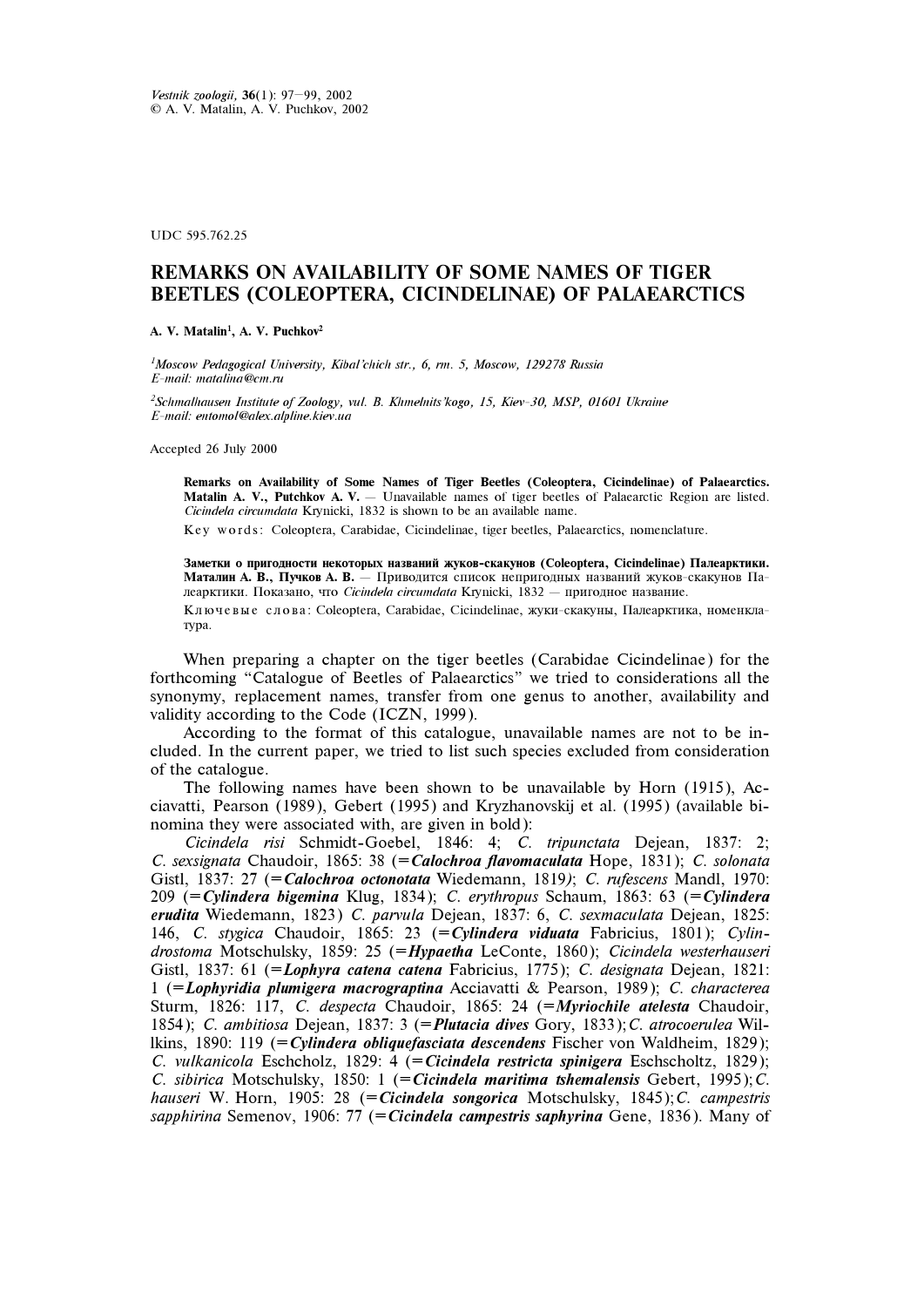them were listed in the most recent catalogue of the tiger beetles of the World (Wiesner, 1992).

In addition, we have found that the following names are nomina nuda, and are to be excluded from the list of available names: Cicindela agnata Sturm, 1843: 3 (=Lophyridia littoralis nemoralis Olivier, 1790); C. catenoides W. Horn, 1926b: 370 (=Lophyra cancellata candei Chevrolat, 1845); C. caucasica Dejean, 1837: 3, C. viridinitida Fleutiaux, 1892: 109 (= Cicindela campestris campestris Linneus, 1758); C. circumscripta Sturm, 1843: 3 (=Lophyra flexuosa flexuosa Fabricius, 1787); C. cohaerensis Sturm, 1843: 2, C. kamtschatica W. Horn, 1926 a: 172 (= Cicindela restricta restricta Fischer von Waldheim, 1829); C. commixta Dejean, 1837: 3 (= Cicindela hybrida hybrida Linneus, 1758); C. danubialis Dejean, 1822: 50, C. atratula Motschulsky, 1850: 2, C. latifascia Motschulsky, 1850: 2, C. monterosana Fleutiaux, 1892: 104 (= Cicindela transversalis transversalis Dejean, 1822); C. elongata Sturm, 1843: 3 (= Cephalota hispanica Gory, 1833); C. hieroglyphica Dejean, 1837: 5 (= Habrodera nilotica nilotica Dejean, 1825); C. infracta Delean, 1822: 54, C. conjuncta W. Horn, 1905: 30, C. cretica W. Horn, 1926a: 172 (= Cylindera trisignata trisignata Dejean, 1822); C. integra Dejean, 1822: 47, C. interrupta Dejean, 1822: 47, C. savranica Dejean, 1822: 47, C. insignis Dejean, 1837: 3, C. triangularis Sturm, 1843: 2, C. excellens W. Horn, 1891: 14 (=Cicindela soluta soluta Dejean, 1822), C. mandarinorum W. Horn, 1926b: 370  $(=Lophyra striolata Illiger, 1800); C. moerens Dejean, 1837: 4 (*=Cephalota chiloleuca*$ Fischer von Waldheim, 1822); C. ocularis W. Horn, 1926a: 172 (= Salpingophora rueppelii Guerin-Meneville, 1847); C. pandana Sturm, 1843:  $2$  (=Cylindera arenaria viennensis Schrank, 1781); C. picta Sturm, 1843: 3 (=Lophyridia caucasica Adams, 1817); C. plicata Motschulsky, 1850: 3 (= Cylindera contorta contorta Fischer von Waldheim, 1828); C. punctum Dejean, 1837: 4 (=Myriochile melancholica melancholica Fabricius, 1798); C. ruficondylata Sturm, 1843: 3 (=Lophyridia fimbriata fimbriata Dejean, 1831); C. sexpilota Dokhtouroff, 1887: 151 (= Cicindela asiatica asiatica Audouin & Brulle, 1839); C. tibialis Dejean, 1837: 4 (= Cephalota besseri Dejean, 1826); Collyris  $cylindricollis$  Dejean, 1837: 7 (= Collyris longicollis Fabricius, 1787); C. fasciatoplicata W. Horn, 1898: 193 (=Neocollyris smithii Chaudoir, 1864).

The names "catenoides", "mandarinorum", "conjuncta", "cretica", "ocularis", "kamtschatica" were found to be originally proposed by Horn (1905; 1926 a; 1926 b). However, Wiesner (1992) erroneously attributed the authorship of the two first names to Dohrn (1872), and the others to Motschulsky, though they never used these names. The name "hieroglyphica" was originally used by Dejean (1837), not by Klug (1837), as Fleutiaux (1892) and Wiesner (1992) referred to.

None of these names was accompanied by a description or by indication (e.g., association with an illustration, etc.) and does not meet requirements of the Articles 11 and 12 of the Code (ICZN, 1999). They are therefore unavailable names.

Cicindela maritima ab. ilgaense, C. hybrida ab. fuscomaculata, C. campestris ab. daugavensis and C. campestris ab. regalis described by Barshevskis (1993) as infrasubspecific names are not available, according to Articles 1.3.5 and 15.2 of the Code (ICZN, 1999).

The name *Rhopaloteles* (Gemminger, Harold, 1868: 8) is a subsequent spelling of Rhopaloteres Guerin-Meneville, 1849. Hyphaeta (Werner, 1992: 28) is a subsequent spelling of *Hypaetha* LeConte, 1860. According to Article 33.3 of the Code, they are incorrect subsequent spelling and do not enter into homonymy.

Cicindela circumdata Krynicki, 1832: 67 (non Dejean, 1822: 57) was considered as nomen nudum in the Checklist of the Ground-beetles of Russia and adjacent Lands (Kryzhanovskij et al., 1995). However, it was originally accompanied by a short diagnosis: "tibiis rufis, dein omnio similis" (Krynicki, 1832). According to Articles 8, 11, and 12 of the Code, the name C. circumdata Krynicki, 1832 is available; it is a junior synonym of Cephalota elegans stigmatophora Fischer von Waldheim, 1828.